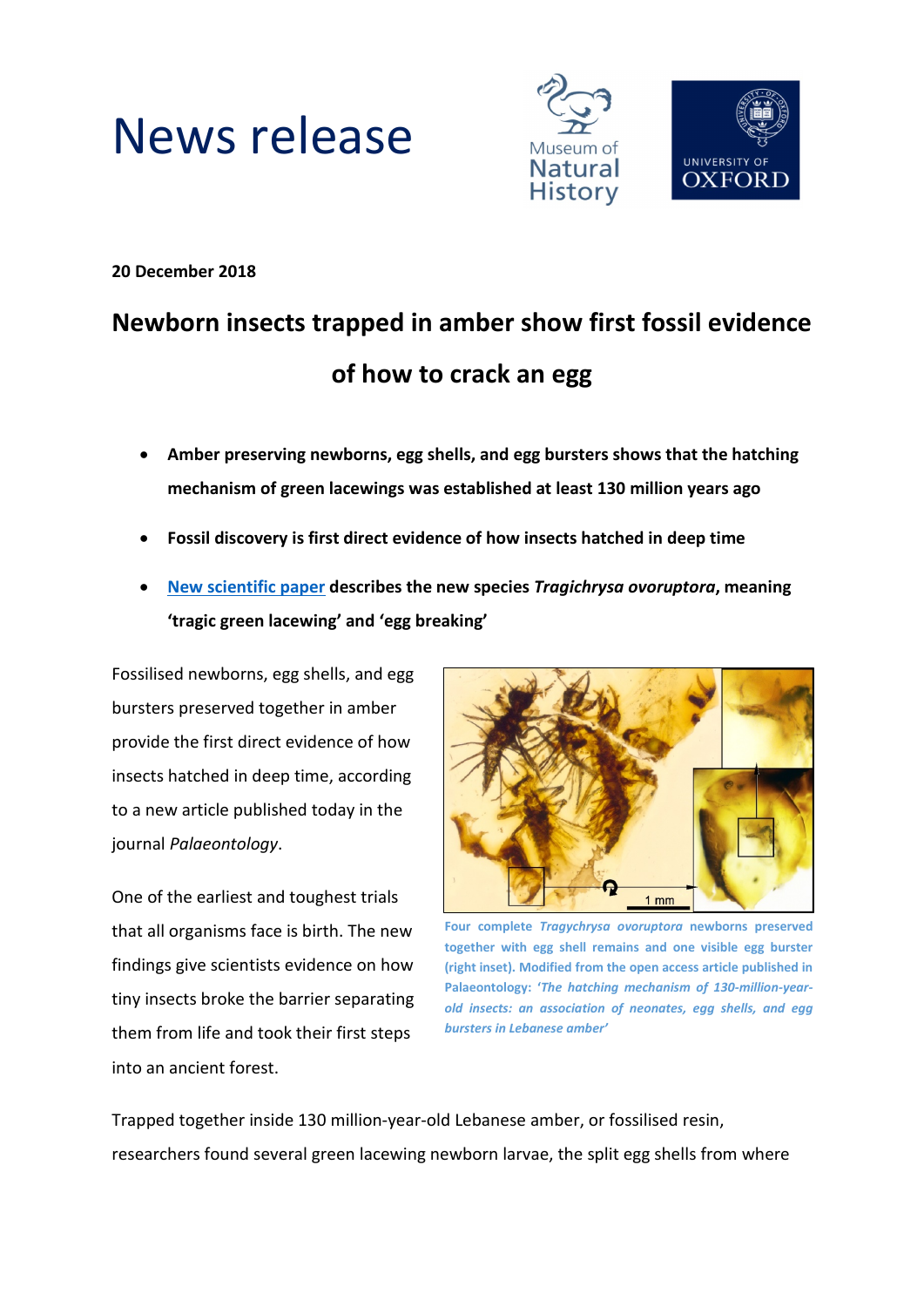they hatched, and the minute structures the hatchlings used to crack the egg, known as egg bursters. The discovery is remarkable because no definitive evidence of these specialised structures had been reported from the fossil record of egg-laying animals, until now.

The fossil newborns have been described as the new species *Tragichrysa ovoruptora*, meaning 'egg breaking' and 'tragic green lacewing',



**Two** *Tragychrysa ovoruptora* **newborns preserved together with egg shell remains and two visible egg bursters (right inset). Modified from the open access** *Palaeontology* **paper: '***The hatching mechanism of 130-million-year-old insects: an association of neonates, egg shells, and egg bursters in Lebanese amber'*

after the fact that multiple specimens were ensnared and entombed in the resin simultaneously.

"Egg-laying animals such as many arthropods and vertebrates use egg bursters to break the egg surface during hatching; a famous example is the 'egg tooth' on the beak of newborn

chicks," explains Dr Ricardo Pérez-de la Fuente, a researcher at Oxford University Museum of Natural History and lead author of the work. "Egg bursters are diverse in shape and location. Modern green lacewing hatchlings split the egg with a 'mask' bearing a jagged blade. Once used, this 'mask' is shed and left attached to the empty egg shell, which is exactly what we found in the amber together with the newborns."



**Studied amber preparations (top) and extant green lacewing egg batch (bottom) for comparison. Note the pinhead for scale. Credit: Ricardo Pérez-de la Fuente, Oxford University Museum of Natural History**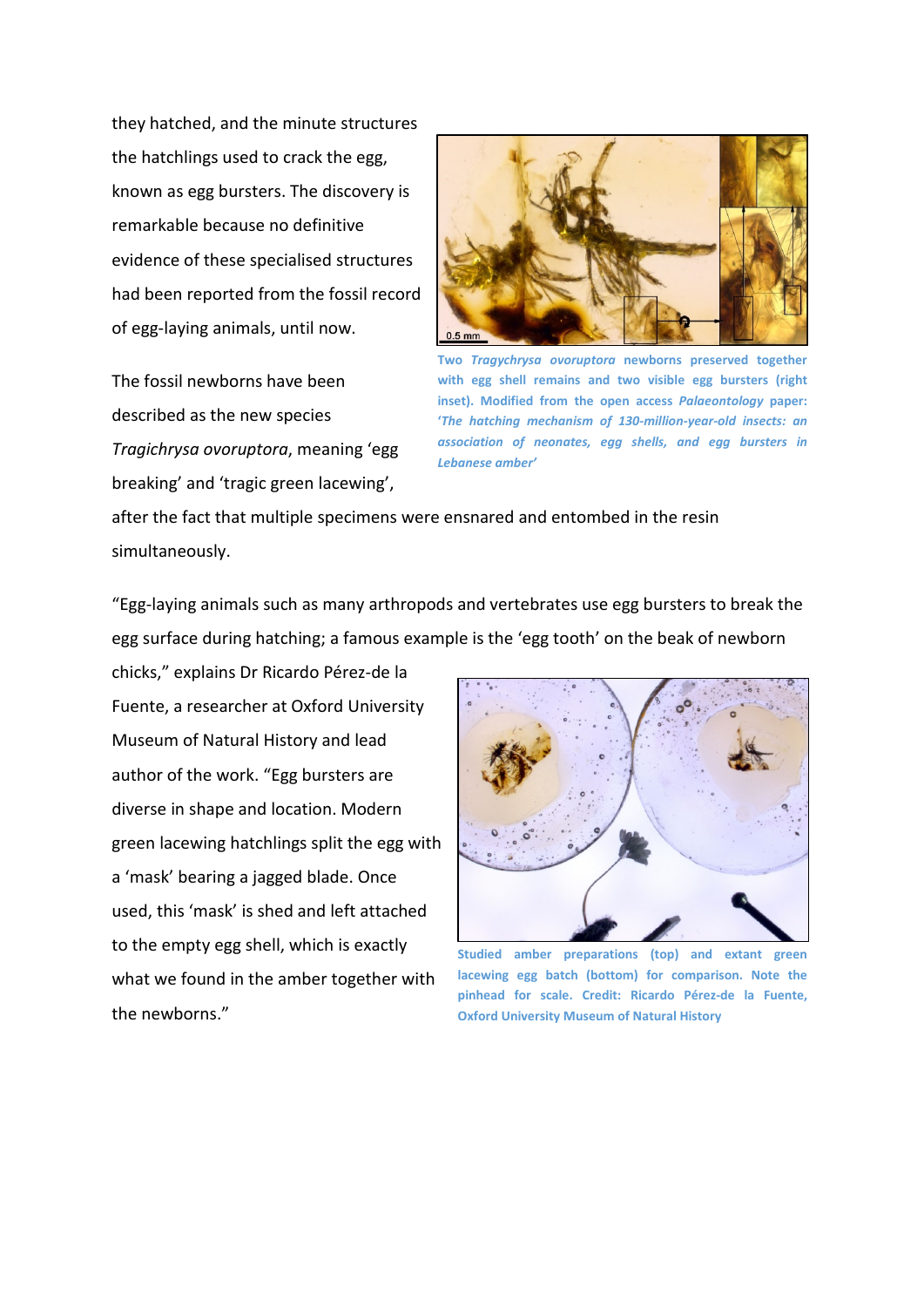# News release





Green lacewing larvae are small hunters which often carry debris as camouflage, and use sickle-shaped jaws to pierce and suck the fluids of their prey. Although the larvae trapped in amber differ significantly from modern-day relatives, in that they possess long tubes instead of clubs or bumps for holding debris, the studied egg shells and egg bursters are remarkably similar to those of today's green lacewings. Altogether, they provide the full picture of how these fossil insects hatched like



**Reconstruction of two** *Tragichrysa ovoruptora* **newborns clutching the eggs from where they recently hatched, moments before they were trapped by resin. Larvae colour and egg stalks are conjectural. Extracted from the open access** *Palaeontology* **paper: '***The hatching mechanism …'*

their extant counterparts, about 130 million years ago during the Early Cretaceous.

"The process of hatching is ephemeral and the structures that make it possible tend to disappear quickly once egg-laying animals hatch, so obtaining fossil evidence of them is truly exceptional," remarks Dr Michael S. Engel, a co-author of the study from the University of Kansas.

The *Tragichrysa ovoruptora* larvae were almost certainly trapped by resin while clutching the eggs from which they had freshly emerged. Such behaviour is common among modern relatives while their body hardens and their predatory jaws become functional. The two mouthparts forming the jaws are not interlocked in most of the fossil larvae, which further suggests that they were recently born.

All the preparations studied were obtained from the same amber piece and are as thin as a pinhead, allowing a detailed account of the fossils and finding the tiny egg bursters, according to Dr Dany Azar, another co-author of the work, from the Lebanese University, who discovered and prepared the studied amber samples.

It would seem reasonable to assume that traits controlling a life event as crucial as hatching would have remained quite stable during evolution. However, as Dr Enrique Peñalver of the